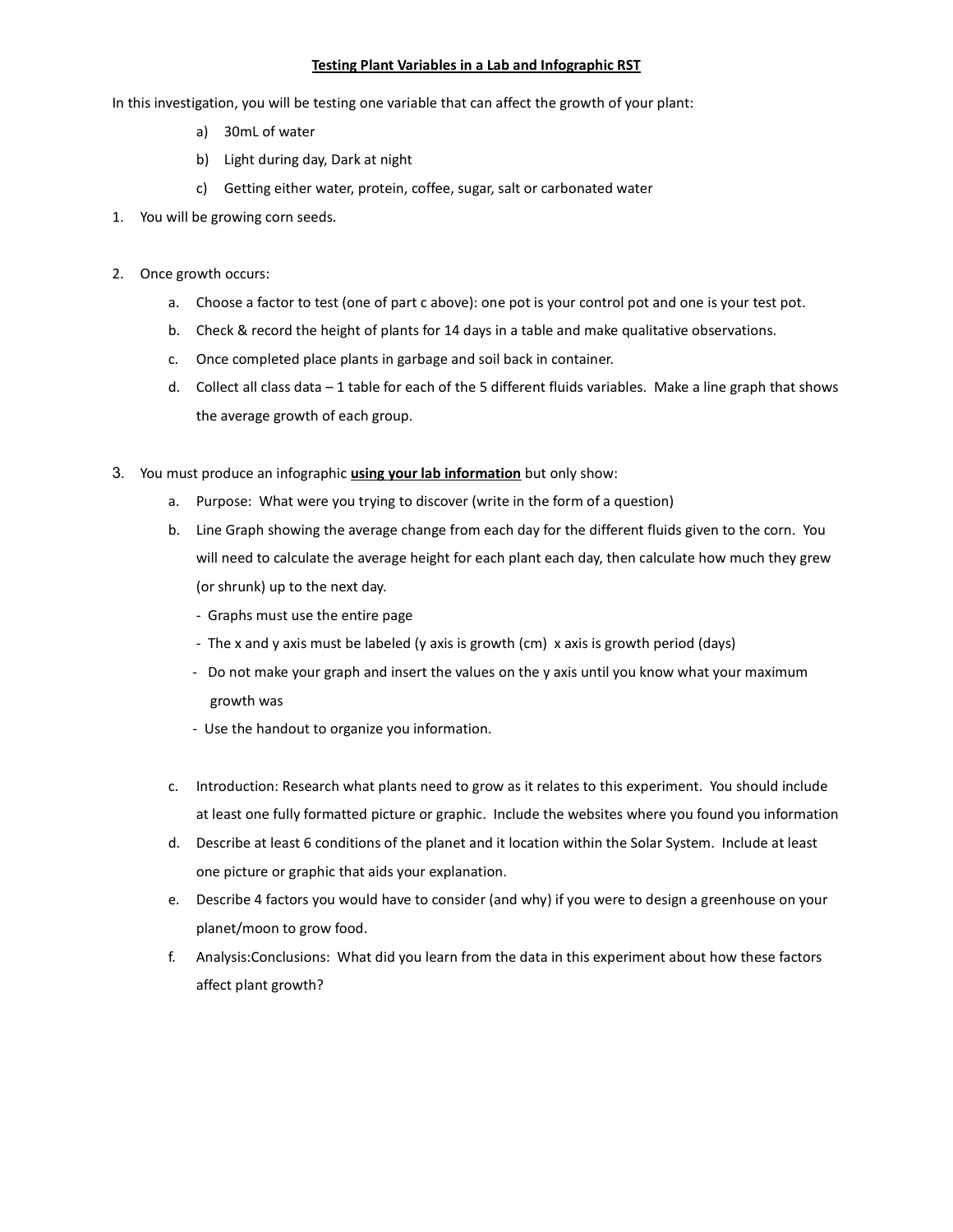Example of an infographic: